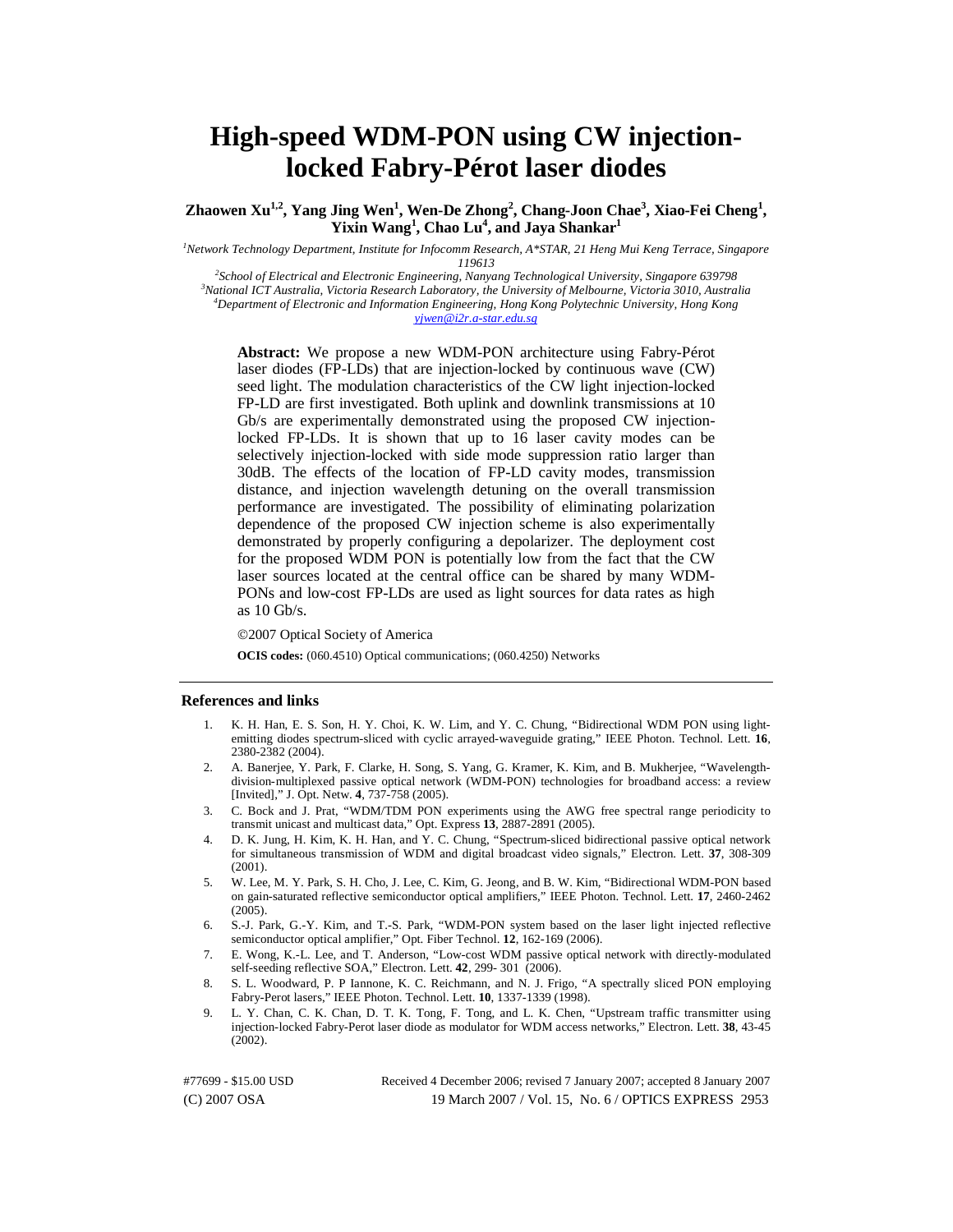- 10. H. D. Kim, S.-G. Kang, and C. H. Lee, "A low-cost WDM source with an ASE injected Fabry–Perot semiconductor laser," IEEE Photon. Technol. Lett. **12**, 1067-1069 (2000).
- 11. J. Shin, D. K Jung, J. K. Lee, J. H. Lee, Y. H. Choi, Y. C. Bang, H. S. Shin, J. Lee, S. T. Hwang, and Y. J. Oh, "155 Mbit/s transmission using ASE-injected Fabry-Perot laser diode in WDM-PON over 70 °C temperature range," Electron. Lett. **39**,1331–1332 (2003).
- 12. S.-M. Lee, K.-M. Choi, S.-G. Mun, J.-H. Moon, and C.-H. Lee, "Dense WDM-PON based on wavelengthlocked Fabry-Perot laser diodes," IEEE Photon. Technol. Lett. **17**, 1579–1581 (2005).
- 13. D. J. Shin, D. K. Jung, H. S. Shin, J. W. Kwon, S. Hwang, Y. Oh, and C. Shim, "Hybrid WDM/TDM-PON with wavelength-selection-free transmitters," J. Lightw. Technol. **23**, 187-195 (2005).
- 14. Y. J. Wen and C. J. Chae, "WDM-PON upstream transmission using Fabry–Perot laser diodes externally injected by polarization-insensitive spectrum-sliced supercontinuum pulses," Opt. Comm. **260**, 691-695  $(2006).$
- 15. Z. Xu, Y. J. Wen, C. J. Chae, Y. Wang, and C. Lu "10 Gb/s WDM-PON upstream transmission using injection-locked Fabry-Perot laser diodes," Proc. Opt. Fiber Commun. Conf. (OFC06), JThB72 (2006).
- 16. T. Yoshida, S. Kimura, H. Kimura, K. Kumozaki, and T. Imai, "A new single-fiber 10-Gb/s optical loopback method using phase modulation for WDM optical access networks," J. Lightw. Technol. **24**, 786- 796 (2006).
- 17. K. Okamoto, T. Hasegawa, O. Ishida, A. Himeno, and Y. Ohmori, "32×32 arrayed-waveguide grating multiplexer with uniform loss and cyclic frequency characteristics," Electron. Lett. **33,** 1865–1866 (1997).
- 18. J. Jahanpanah and R. Loudon, "Theory of laser-amplifier injection locking," Phys. Rev. A **54**, 6210-5226 (1996).
- 19. M. Martinelli and J. C. Palais, "Dual fiber-ring depolarizer," J. Lightw. Technol. **19**, 899-905 (2001).
- 20. Y. J. Wen, C.-J. Chae, and H. F. Liu, "Time-domain polarization interleaving of signal to allow polarization-insensitive all optical clock recovery," IEEE Photon. Technol. Lett*.* **17**, 1304-1306 (2005).

# **1. Introduction**

Current access networks are built mainly with copper cables and/or hybrid fiber coax (HFC) cables, which have a limited capacity and are becoming difficult to meet the ever increasing bandwidth demand arising from many new broadband services including broadband internet access, video conferencing, video-on-demand, etc. As such, current transmission medium needs to be replaced with optical fiber for higher bandwidth. The passive optical network (PON) is very attractive, since it provides much higher bandwidth than copper or coax based solutions [1-3]. Furthermore, PON offers additional advantages like high reliability and easy maintenance. These characteristics are important with the fiber-to-the-home (FTTH) deployment. Well-developed wavelength division multiplexing (WDM) technology can be advantageously added to PONs to vastly increase the overall capacity. In a WDM-PON, different subscribers are assigned distinct, dedicated wavelength channels and these channels are routed by a passive wavelength routing device located at a remote node (RN) close to the customer premises. In addition to increasing network capacity, a WDM-PON also helps to eliminate power splitting loss and enhances privacy of the end users. However, cost-effective, wavelength-stable light sources are the key for practical implementation of WDM-PONs, especially for customer premises equipment.

Light sources considered so far include spectrum-sliced light-emitting diodes (LEDs), amplified spontaneous emission source (ASE) from an erbium doped fiber amplifier (EDFA) [4], wavelength-seeded reflective semiconductor optical amplifiers (SOAs) [5,6], self-seeding SOAs [7], spectrum-sliced free running FP-LDs [8], and received downstream signals for remodulation [9]. Although most of these methods eliminate the need of wavelength-specific optical transmitters at the customer premises, each has its own drawbacks. The methods using LEDs and SOAs suffer from low power budget and high packaging cost, respectively. Spectrum slicing of a free-running FP-LD suffers from strong intensity noise, while the remodulation scheme requires further development to suppress crosstalk from the residual downlink data and to alleviate the dependence of polarization state of the downlink signal [9]. The scheme of injection-locking FP-LDs using amplified spontaneous emission (ASE) noise, reported recently in [10-13], has many attractive features as compared with the other earlier proposed schemes. Using such a scheme, upstream transmission was demonstrated with bit rate up to 1.25 Gb/s [10-13]. We also recently demonstrated 2.5 Gb/s upstream transmission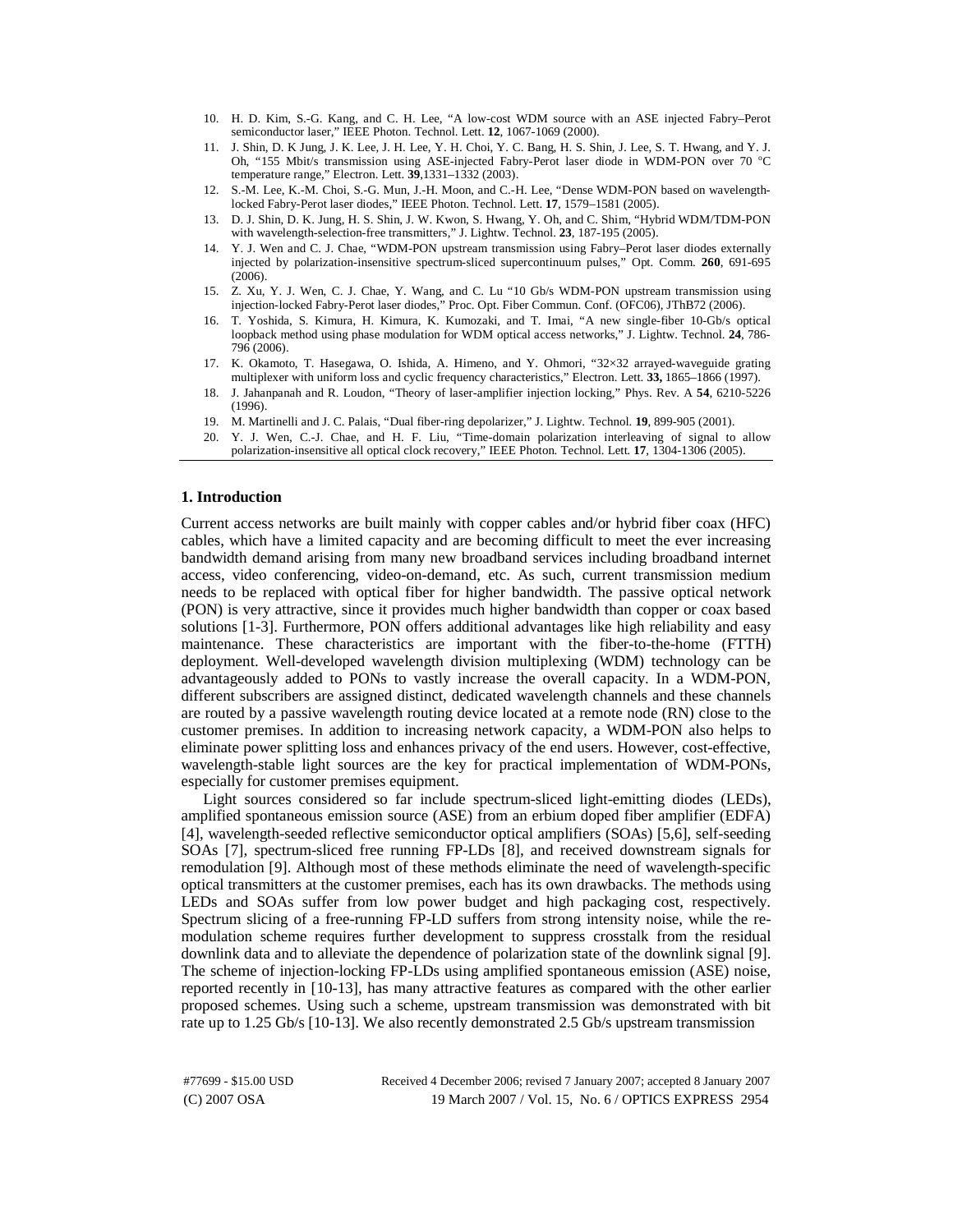

Fig.1. Proposed WDM-PON architecture using CW-injection-locked FP-LDs.

by injection-locking FP-LDs using a polarization insensitive supercontinuum pulse source [14].

Using FP-LDs injection-locked by spectrum-sliced broad-band incoherent light source, the data rate is limited because of the conversion of excess intensity noise (IN) from the seed light to the FP-LDs. In order to further increase the data rate, the use of high-quality seed light sources with low IN is essential. In this paper, we propose a new WDM-PON architecture using Fabry-Pérot laser diodes (FP-LDs) that are injection-locked by continuous wave (CW) coherent seed light (a preliminary version was presented in [15]). The CW seed light sources are located at the central office and can be shared by many WDM-PONs and hence the implementation cost is potentially low. We experimentally demonstrate that up to 16 FP-LD cavity modes can be individually selected for 10 Gb/s transmission by direct modulation scheme. Compared with the loopback modulation scheme in [16], our proposed method does not need an amplifier and an external modulator at each optical network unit (ONU), and hence can considerably reduce the ONU's implementation cost.

The rest of the paper is organised as follows. Section 2 describes the proposed WDM-PON using CW light injection-locked FP-LDs as light sources. Section 3 shows the characterization of CW light injection-locked FP-LD. Section 4 demonstrates the upstream and downstream transmissions for the proposed WDM-PON. In this section, the transmission performance, transmission length, and injection wavelength detuning are investigated. In Section 5, the feasibility of polarization-insensitiveness is demonstrated using a fiber depolarizer in conjunction with a dual fiber ring. The conclusions are given in Section 6.

# **2. Proposed WDM-PON architecture using CW light injection-locked FP-LDs**

Figure 1 shows the schematic of our proposed WDM-PON architecture using CW light injection-locked FP-LDs. In the central office (CO), there are two sets of CW laser sources, one of which is used as the uplink seed light source and the other as the downlink seed light source. In the following discussion, we assume that the downlink and uplink are operated at different wavebands, including C band and/or L band. As shown in Fig. 1, the CW laser outputs for the uplink or downlink seeding are multiplexed by an optical multiplexer (MUX1 or MUX2) and the multiplexed lights pass through a depolarizer (Dep), which converts a linearly polarized light into a depolarized light, thus eliminating the polarization-dependence of the conventional injection-locking. These multiplexed and depolarized lights are used as the WDM seed light. As shown in Fig. 1, the multiplexed seed light is split into many parts by a power splitter. Each split branch is then amplified through an Erbium doped fiber amplifier (EDFA) and split again by another power splitter. Therefore, a single set of WDM CW laser sources can be shared by many WDM-PONs. This is expected to significantly reduce the cost for the deployment of WDM-PONs.

Within each WDM-PON, a split branch of the downlink seed light is fed into the FP-LDs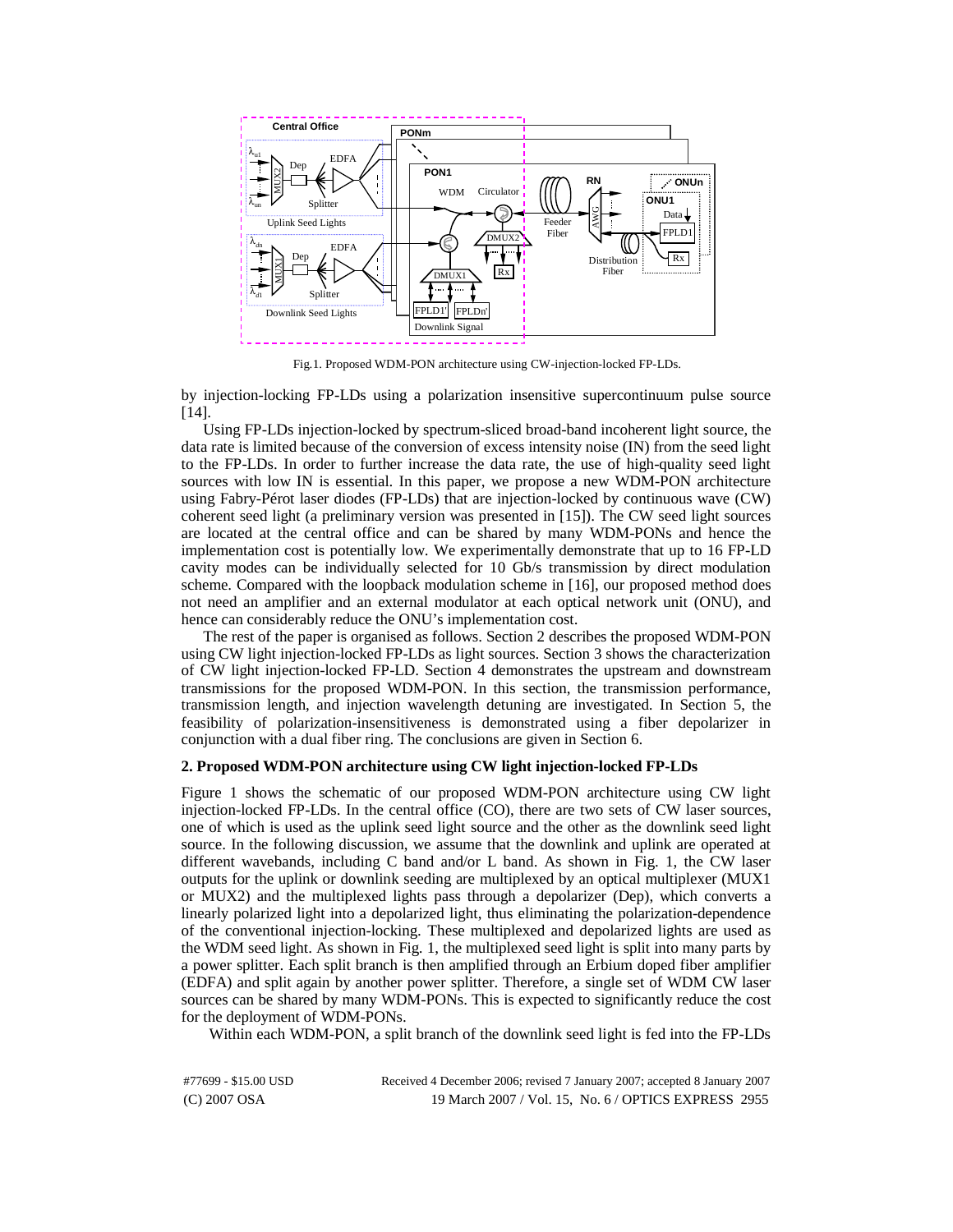via an optical circulator and a demulitplexer (DMUX1) such that each FP-LD is injectionlocked to a single longitudinal mode. The injection-locked FP-LDs are then directly modulated with downlink data, producing the downlink optical signals. The downlink signals are then combined with the uplink seed light by a WDM coupler and launched into a feed fiber (single mode fiber) via an optical circulator. The combined downlink signals and the uplink CW seed light are then demultiplexed at the remote node (RN) by a cyclic arrayed waveguide grating (AWG). Note that the wavelengths for the uplink and downlink are allocated in such a way that the uplink wavelengths occupy one free spectrum range (FSR) of the cyclic AWG used, and the downlink wavelengths occupy another FSR of the AWG. Due to the periodicity of the cyclic AWG [17], the uplink CW seed light at  $\lambda_{ui}$  and the downlink signal at  $\lambda_{di}$  go to the same i-th optical network unit (ONUi, i=1, 2, ... n), where they are separated by a coarse WDM filter. The downlink signal is directly detected by a photodetector. The uplink seed light at  $\lambda_{ui}$  is then fed into a temperature-controlled FP-LD to injection-lock its cavity mode at  $\lambda_{ui}$ . The FP-LD is directly modulated with uplink data and its output is combined with other uplink channels at the AWG and sent back to the central office via the same feeder fiber. Note that only one ONU (i.e., ONU1) is shown in Fig. 1 for clarity. Compared with a conventional downlink transmitter using a CW laser and an external modulator, a CW-injection-locked FP-LD provides better link budget since it does not suffer from power loss arising from the external modulator and also needs a much lower driving voltage.

## **3. Characterization of injection-locked FP-LDs**

We first investigate the modulation characteristics of a CW light injection-locked FP-LD, since they determine the transmission performance of the WDM-PONs we proposed. The FP-



Fig.2. Small signal modulation responses of a FP-LD with different CW injection powers.



Fig. 3. Optical spectra of FP-LD outputs before and after injection with injection power of –8 dBm. (a) full span spectra, (b) close look of the cavity mode at 1556.8 nm.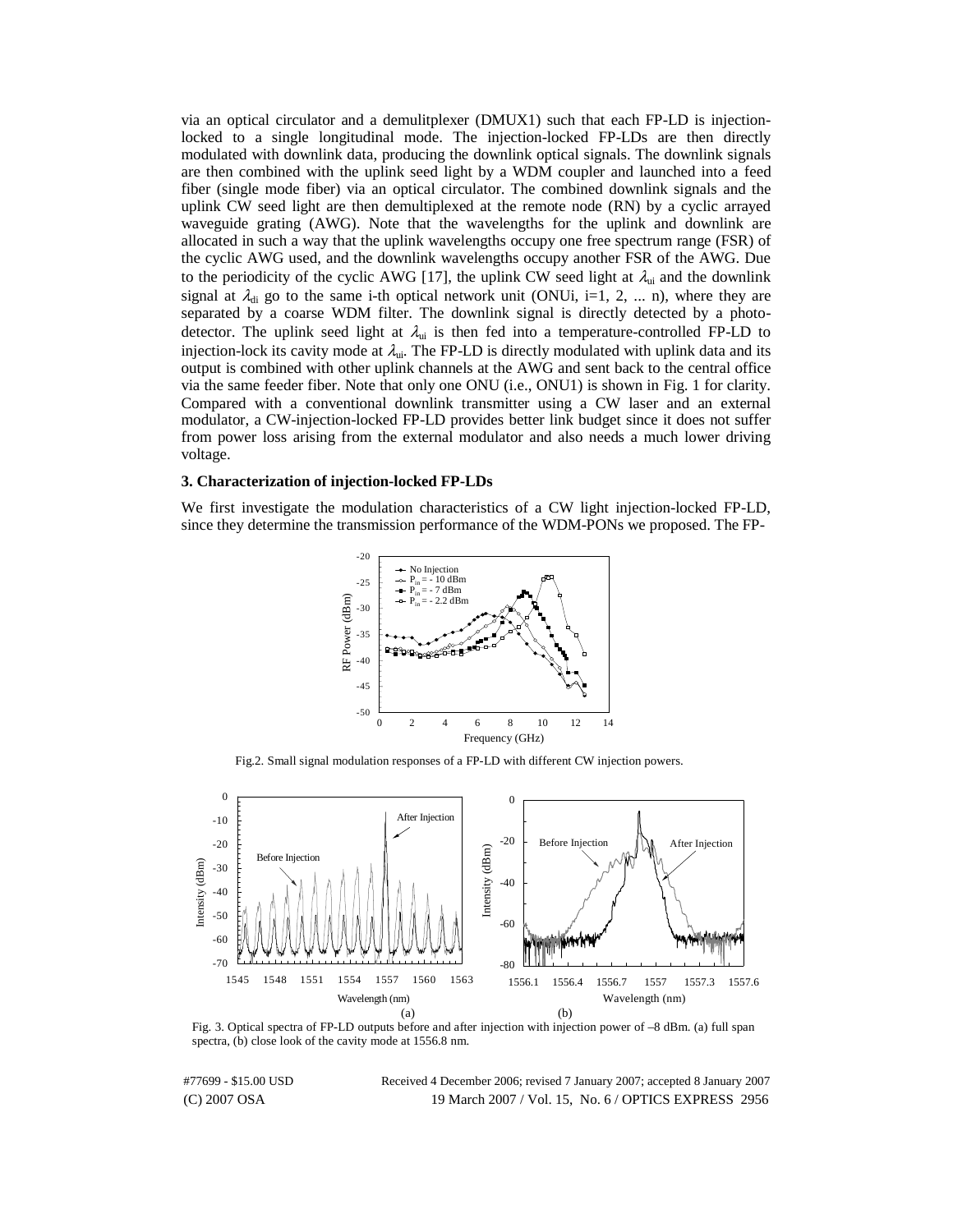

Fig. 4. (a) Measured back-to-back eye diagrams of a FP-LD without (upper) and with injection locking (lower). (b) Simulated waveforms of a FP-LD without (left) and with injection locking (right).

LD used in our experimental demonstration has a threshold current of 18 mA and was biased at 40 mA (with around 1 dBm output power) to achieve sufficient modulation bandwidth. The operating temperature of the laser was maintained at room temperature with a temperature controller. First we evaluated the modulation bandwidth of the FP-LD under a CW optical injection. Here, the injected wavelength was fixed at the cavity mode of 1556.88 nm. Figure 2 shows the small signal modulation response (not normalized) of the FP-LD with different optical injection powers. The results show that the relaxation oscillation frequency (resonance peak) increases with the increase of the optical injection power. The relaxation oscillation frequency of the free running FP-LD with 40 mA bias current was 6.5 GHz. It was increased to 7.8 GHz, 8.9 GHz and 10.2 GHz at the optical injection power of -10 dBm,  $-7$  dBm and  $-$ 2.2 dBm, respectively.

Figure 3 shows the measured optical spectra of a 10 Gb/s directly modulated FP-LD with and without the injection of optical CW seed light. The laser was biased at 40 mA again and driven by a pseudo random bit sequence (PRBS) with a word length of  $2^{15}$ -1 provided by a pulse pattern generator (PPG). The driving voltage of 2 Vp-p from the PPG was applied without any drive amplifier. Without optical injection, multiple cavity modes were oscillated with wavelength ranging from 1545 nm to 1563 nm and with mode spacing of around 140 GHz as shown in Fig. 3 (the gray curve). After the injection of CW light at 1556.88 nm with injection power of –8 dBm, the cavity mode located at that wavelength was injection-locked and enhanced in intensity, while other modes were suppressed significantly. The intensity difference between the locked mode at 1556.88 nm and the other side modes was more than 40 dB as shown in the solid curve of Fig. 3. This high side mode suppression ratio (SMSR) and a very narrow spectral width were observed even after a 10 Gb/s data signal was modulated to the laser, as shown in Fig. 3(b). The significantly reduced linewidth after injection-locking helps to achieve a larger dispersion tolerance and considerably reduce crosstalk from adjacent channels.

In addition to the single mode operation and narrower linewidth, injection-locking can also drastically suppress the relaxation oscillation. Figure 4(a) shows measured back-to-back eye diagrams of the directly modulated FP-LD without (the upper part) and with injection-locking (the lower part). Without injection-locking, the overshoot was very strong because of the relaxation oscillation. This relaxation was considerably suppressed when the FP-LD was injection-locked by an external seeding light. Compared with the waveform before injectionlocking, the DC component (or logical "0" level) was slightly increased after injectionlocking. This slightly reduces extinction ratio, but is not expected to introduce any significant penalty as the transmission distance is short, particularly in the access and metro applications. The observations were also verified by simulation using the commercial software, *VPIcomponentmaker*. Figure 4(b) shows the simulated waveforms with and without CW injection. As can be seen in Fig. 4(b), the relaxation oscillation is significantly suppressed with CW injection.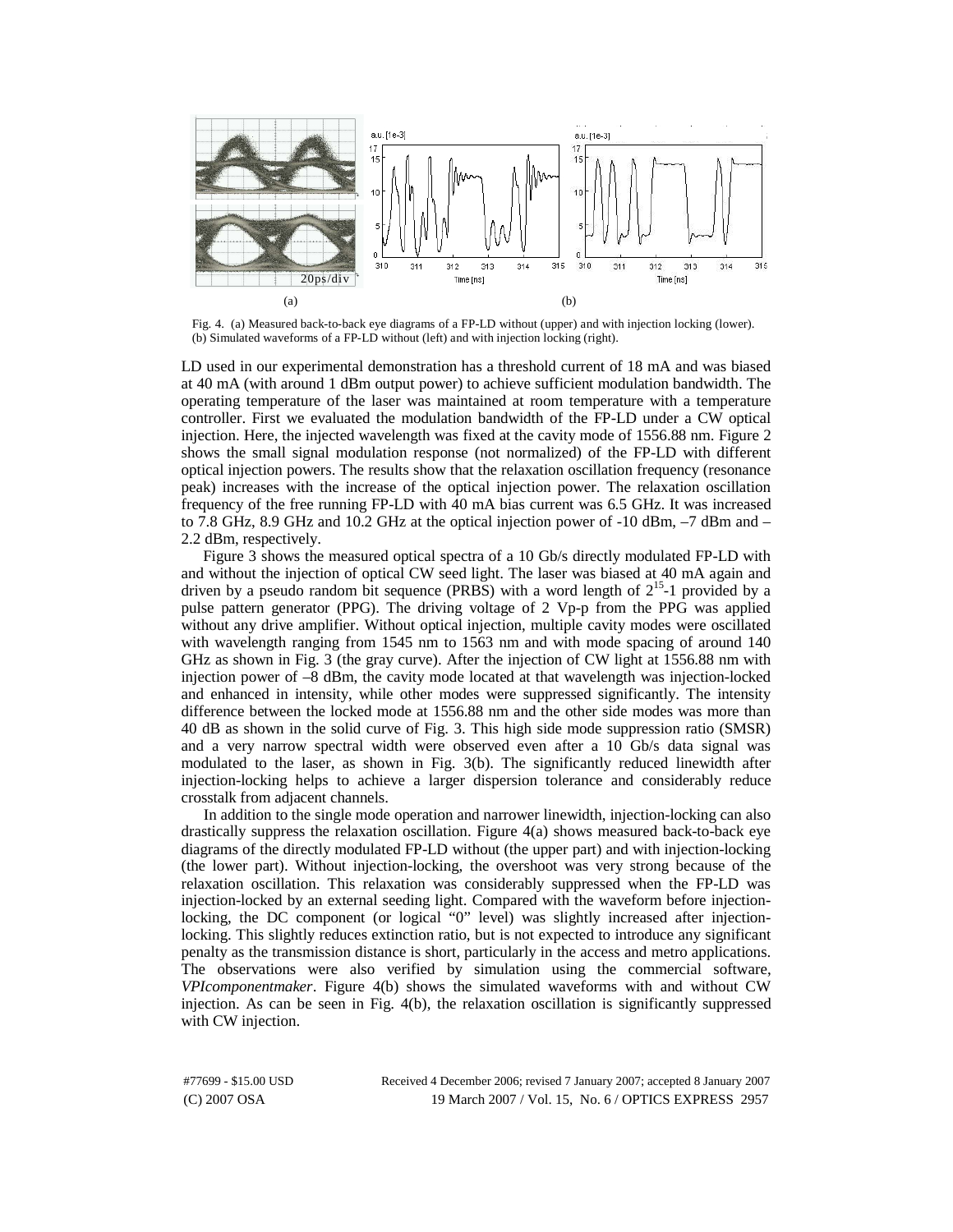

Fig. 5. Experimental setup for WDM-PON uplink transmission.



#### **4. Experimental results and discussions**

After characterizing the FP-LD, we here experimentally investigate the transmission performance for the WDM-PON proposed in section 2. The experimental setup for the uplink transmission is shown in Fig. 5. 16 distributed feedback lasers (DFB) were combined together as the multi-channel coherent seed light source through an AWG (AWG1). The power of each channel was 3 dBm. The combined seed light was fed to an optical attenuator (ATT1) with 12 dB insertion loss, which was intended to emulate an optical splitter with 16 branches. The power of each channel of the combined light source was then amplified to 6 dBm by an EDFA. Another optical attenuator (ATT2) was inserted to emulate another power splitter and to adjust the injected light power. The length of the feeder fiber was 10 km. The depolarizer was temporarily replaced with a polarization controller (PC) before injection. The combined seed light was demultiplexed by AWG2 at RN. The 16 separated channel seed lights were then fed to 16 corresponding ONUs to injection-lock FP-LDs. In this experiment, the same FP-LD was used as the upstream transmitter for each ONU by injection-locking different individual mode, respectively. The FP-LD was injection-locked to a CW seed light channel and directly modulated with a 10 Gb/s data. The received upstream optical power was monitored by a power meter (PM) through a 10:90 coupler. The detected upstream signal was measured by a bit error rate tester (BERT) after a receiver (Rx), which consists of a PIN photo detector, a limiting amplifier and a clock and data recovery module.

Figure 6 shows the measured receiver sensitivities at  $10^{-9}$  BER after 10 km uplink transmission as a function of injected CW light power for four different uplink channels (wavelengths). The back-to-back receiver sensitivity was -18.3 dBm, which was limited by the performance of our non-optimized optical receiver. As shown in Fig. 6, the sensitivity is significantly improved with the increase in the injected power when the injected power is less than a certain critical value (approximately -8 dBm), but it remains almost unchanged when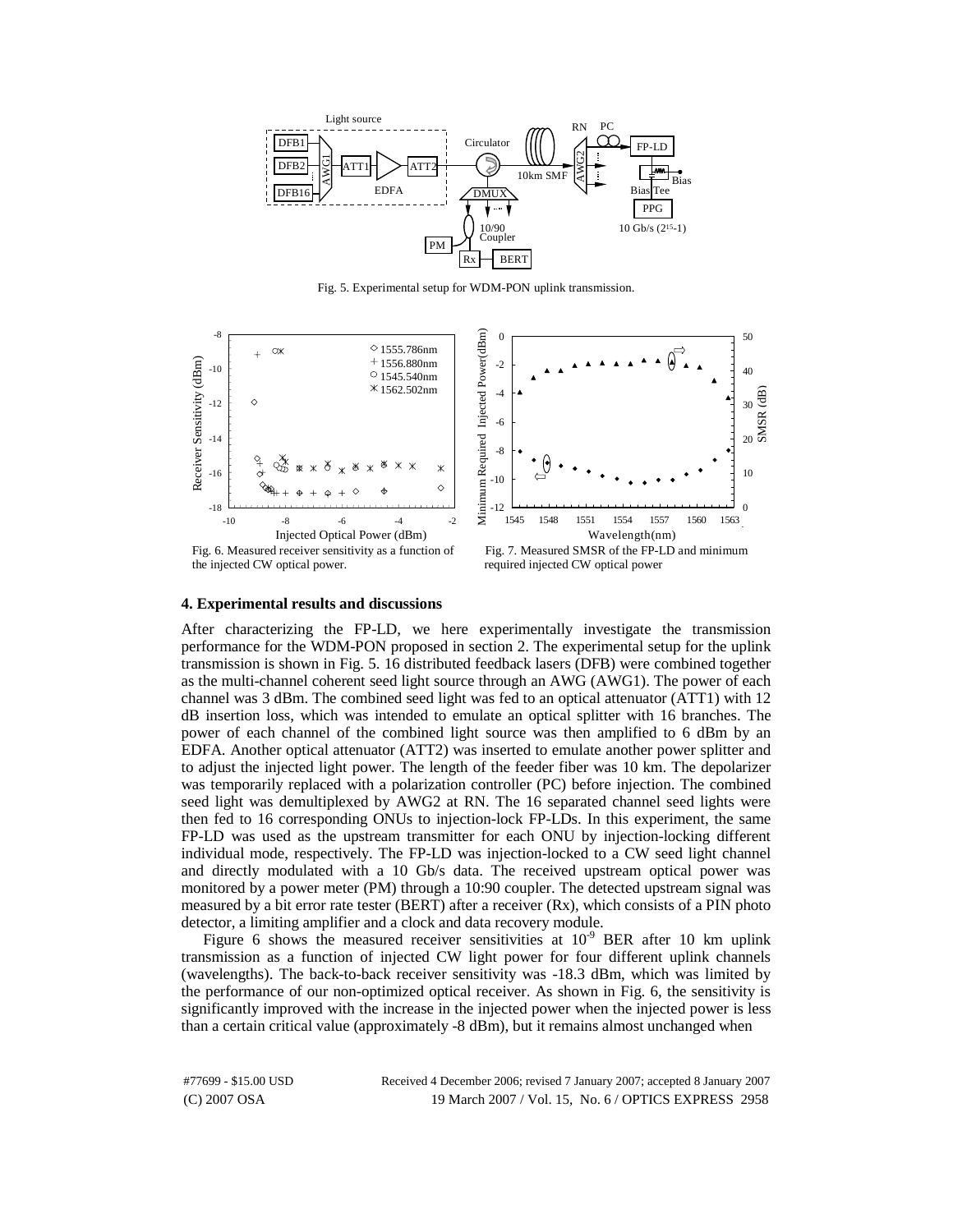

the injected power is greater than the critical value. This is partly because the modulation

bandwidth decreases with the reduction in the injected power. For example, at the injection wavelength of 1555.786 nm, bit error rate (BER) less than  $10^{-9}$  was achieved without BER floor when the injected power was greater than -9.1 dBm. As the injected power was increased to greater than –8.6 dBm, the sensitivity remained almost unchanged at -17.2 dBm. Further increase in the injected power from –8.6 dBm to -2 dBm resulted in no noticeable change in receiver sensitivity. This is desirable for practical systems since the injected power may fluctuate because of various reasons including component degradation. Considering the power loss between light source and the FP-LD in our experiments was about 7.5 dB (including the insertion loss of circulator, feeder fiber, AWG and PC) and the required injection optical power was –8 dBm, the required output power of seeding light source for each channel was –0.5 dBm, which can be easily met with typical DFB lasers and EDFAs.

In order to demonstrate that the FP-LD can indeed be used as an wavelength-independent light source with many wavelength channels selectable using the injected CW light, we injection-locked the FP-LD at any of the 16 cavity modes (refer to Fig. 3) individually. When injection wavelengths were located at the relatively strong cavity modes (close to the gain spectrum peak) such as 1555.786 nm and 1556.88 nm, the receiver sensitivity was higher. On the other hand, when relatively weak cavity modes (1545.54 nm and 1562.502 nm) were used for injection-locking, the receiver sensitivity became worse because the SMSR ratio was relatively low at these wavelengths.

Figure 7 shows the measured SMSR of the directly modulated FP-LD with different injection-locked cavity modes. Here, all the 16 cavity modes (refer to Fig. 3) can be individually selected with high SMSR. As shown in Fig. 7, flat SMSR with less than 3 dB ripple is achieved for 12 central wavelengths. Even for the wavelengths located at the far edge sides, the SMSR is still greater than 30 dB. Fig. 7 also shows the measured minimum required injection power for achieving BER of  $10<sup>9</sup>$  for different uplink wavelengths. Here, the received optical power at the receiver was fixed at –15 dBm. The minimal required injection power for the best case was –9 dBm at both wavelengths of 1555.786 nm and 1556.88 nm. While it was –8.2 dBm for the worst case at the edge wavelength of 1562.502 nm. Even when the injection wavelength was located at the far edge of the FP-LD gain spectrum,  $BER<10^{-9}$  was still achieved without BER floor when the injected optical power was greater than –8 dBm. This is an important advantage of using FP-LD as the uplink wavelength source of ONUs. That is, many wavelengths can be selected flexibly, thus reducing the inventory requirement of the service providers for WDM-PON operation.

In practical systems, the wavelengths of both the seed light source and the FP-LD vary with the temperature and bias current. Even with a temperature controller, its central wavelength may still fluctuate slightly and randomly. So it is important to examine the detuning range between the injected wavelength and injection-locked wavelength. Large detuning range is desirable to offer more operational margin. We experimentally studied the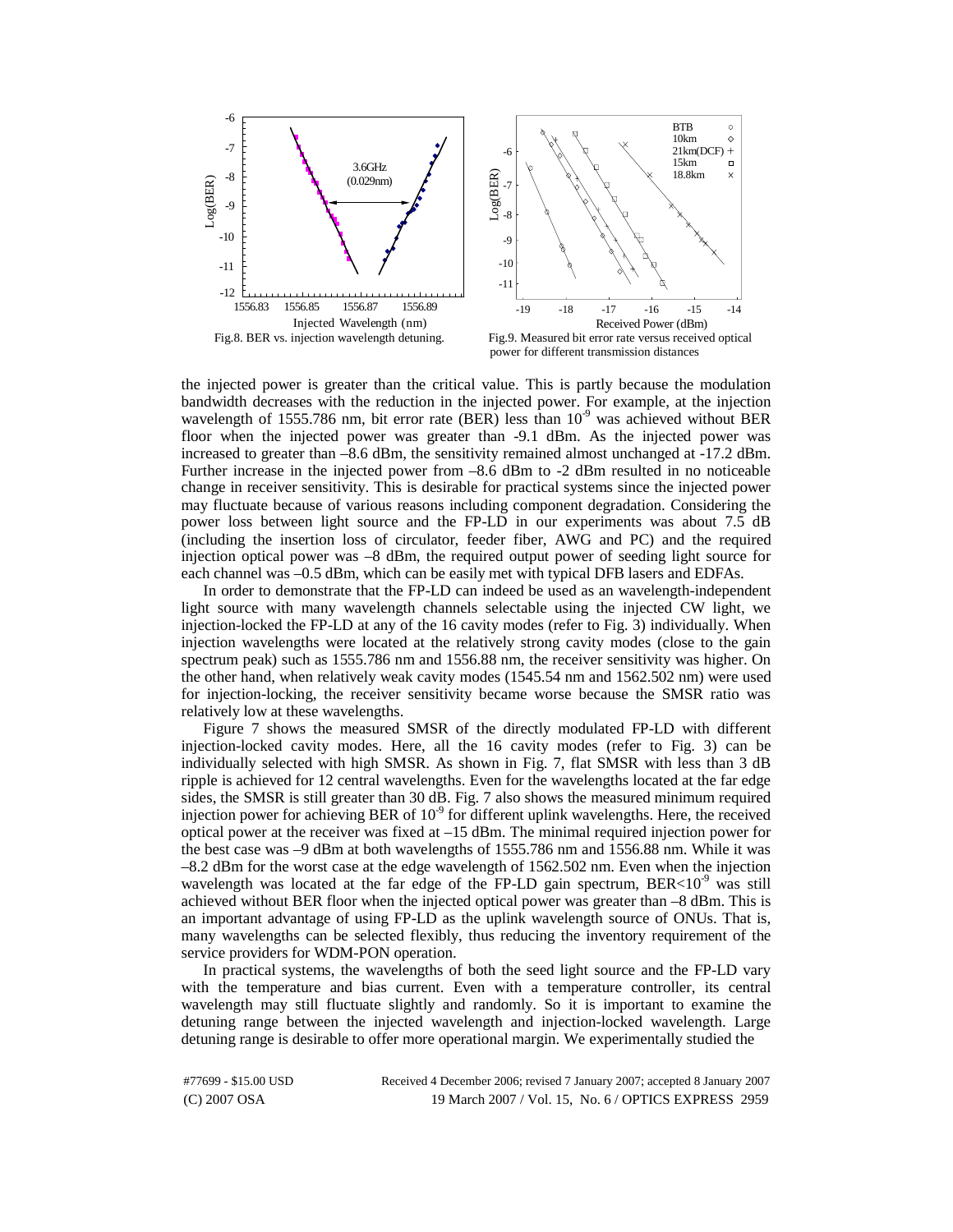

Fig. 10. Eye diagrams of FP-LD after 21 km uplink transmission.





Fig. 11. BER versus the received optical power for different Fig. 12. BER performance as a function of rotation downlink transmission distances. Insets: the eve diagrams angle of half-wave plate in the polarization control with 160 km and 240 km transmission.

angle of half-wave plate in the polarization controller.

locking range by measuring BERs after 10 km uplink transmission while detuning the external injection wavelength. In this experiment, one DFB laser was temporarily replaced with a tunable laser to adjust the wavelength detuning and the cavity mode with a wavelength of 1556.87 nm was used for testing the injection-locking range. The measured results are shown in Fig. 8. Here, the injected optical power and bias current were maintained at –7 dBm and 40 mA, respectively, and the received optical power was set at -15.5 dBm for all cases. Fig. 8 shows that slightly longer injection wavelength than the free running cavity mode wavelength gives better performance [18]. As shown in Fig. 8, the BER is dependent on the injected wavelength, and the detuning range is about 0.029 nm (3.6 GHz) for which the BER less than10 $^9$  was achieved. This large tolerance to injection wavelength is of practical importance.

Figure 9 shows the measured bit error rate versus received optical power for various uplink transmission distances. Here, the injected optical power was fixed at  $-7$  dBm. As shown in Fig. 9, the power penalty increases with the transmission distance. For the back-toback (BTB) case, the receiver sensitivity at BER of  $10^{-9}$  was  $-18.3$  dBm. This was degraded to  $-17.1$  dBm,  $-16.2$  dBm and  $-14.8$  dBm for the transmission fiber of 10 km, 15 km and 18.8 km, respectively. For longer transmission fiber, the BER floor occurs at BER  $> 10^{-9}$  mainly due to chromatic dispersion. Figure 10 shows the eye diagrams of the 21 km uplink transmission without and with dispersion compensation. Apparently, significant distortion of the eye diagram occurred after 21 km transmission without dispersion compensation. In order to study the influence of the dispersion, we inserted one piece of dispersion compensation fiber (DCF) with –340 ps/nm before the demultiplexer. With the dispersion compensation, the eye opening was considerably improved. The receiver sensitivity at BER of  $10^{-9}$  for 21 km transmission with dispersion compensation was –16.8 dBm, as shown in Fig. 9. This is much better than the case of 15 km and 18.8 km without dispersion compensation. Note that even with the dispersion compensation, the power penalty for 21 km uplink transmission was still slightly greater than that for 10km transmission. This might be due to backward reflections of the seed light, including the laser front facet reflection, Rayleigh backscattering, and stimulated Brillouin scattering (SBS). These reflections were mixed with the uplink data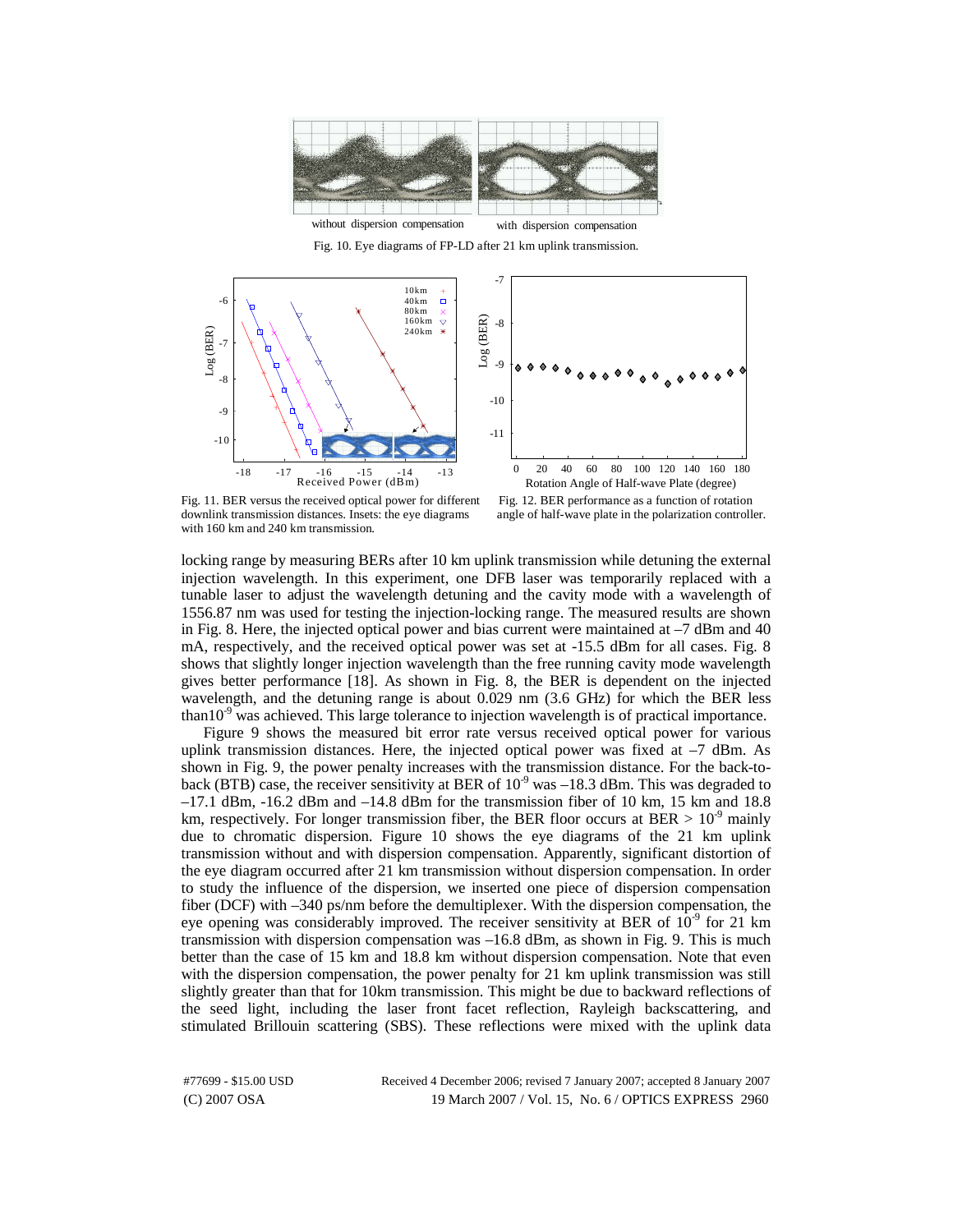which could not be separated by the WDM demultiplexer, and contributed to in-band crosstalk.

We also carried out experiments to investigate the transmission performance for the downlink using the proposed CW light injection-locked FP-LDs as the transmitters. The main difference between the downlink and uplink transmission is that the CW light injected into the FP-LDs for the downlink does not go through the feeder fiber. In the demonstration of the downlink transmission, our emphasis is on future application to metropolitan-scale optical networks.

Figure 11 shows the BER versus the received optical power for different downlink transmission lengths. Here, the injected optical power was fixed at  $-8$  dBm, while the transmission length was varied in a large range from 10 km to 240 km. When the transmission length was 10 km and 15 km, the downlink signal received at the ONU was in good eye opening. Once the transmission fiber is longer than 20 km, fiber dispersion induces considerable distortion to the received signal. However, with dispersion compensation, the proposed light source can be used to extend the application further to the metropolitan-scale optical networks. Figure 11 shows that the transmissions over 40 km, 80 km, 160 km and 240 km could be achievable with 0.5 dB, 0.9 dB, 1.7 dB, and 3.6 dB power penalty, respectively. The eye diagrams with 160 km and 240 km transmission are shown in the insets. Here, each span of transmission fiber was 80 km, which was fully compensated by a dispersion compensation fiber. Two EDFAs in each span were used to compensate the fiber loss, which were located before and after the dispersion compensation fiber.

# **5. Elimination of polarization effects**

The performance of injection-locked FP-LDs intrinsically depends on the polarization state of the injected light. In a practical system, the polarization state of the injected light varies due to the temperature change and strain of fiber and environment which are difficult to predict and control. Therefore, polarization-insensitive injection-locking scheme is crucial. Unfortunately, our experiment showed that the commercial depolarizer based on delayed polarization orthogonal multiplexing technique could not effectively eliminate the polarization dependence. Different from non-coherent injection, injection-locking requires more diversified polarization states of the injected light since its optical phase is also involved in the interaction between the optical fields of the FP-LD and the injected light [14]. To achieve better and random polarization diversity, we propose to use a dual fiber ring structure [19] combined with a commercial conventional depolarizer. With this scheme, the polarization dependence of the proposed seed light source can be greatly reduced. Figure 12 shows the back-to-back BER performance with different polarization states. Here, the injection wavelength was 1555.786 nm, the injected power was –2 dBm and the received optical power was –15.5 dBm. In this experiment, the fiber ring depolarizer was not temperature-controlled and the induced phase fluctuation in the ring introduced some instability in the output of the depolarizer. We believe that the required injection power can be reduced considerably if a stabilized dual ring depolarizer is used. We rotated the angle of the half-wave plate in PC over 0 to 180 degrees, which corresponds to the rotation range of 0 - 360 degree in the polarization state of seed light [20]. Figure 12 shows that over the whole 0 - 180 degree rotation angle of the half-wave plate, only slight BER variation is observed due to random polarization states of the injected light. This result shows that the proposed depolarization configuration is indeed polarization insensitive for injection-locking.

### **6. Conclusions**

We proposed a high-speed WDM-PON architecture using CW light injection-locked FP-LDs, and experimentally demonstrated its transmission performance for both the uplink and downlink. The study on the modulation characteristics of the injection-locked FP-LDs shows that injection-locking offers increased modulation bandwidth, reduced relaxation oscillation and narrower linewidth even after data modulation. 10 Gb/s uplink transmission over 10 km as well as 15 km single mode feeder fiber showed a good performance and up to 16 cavity